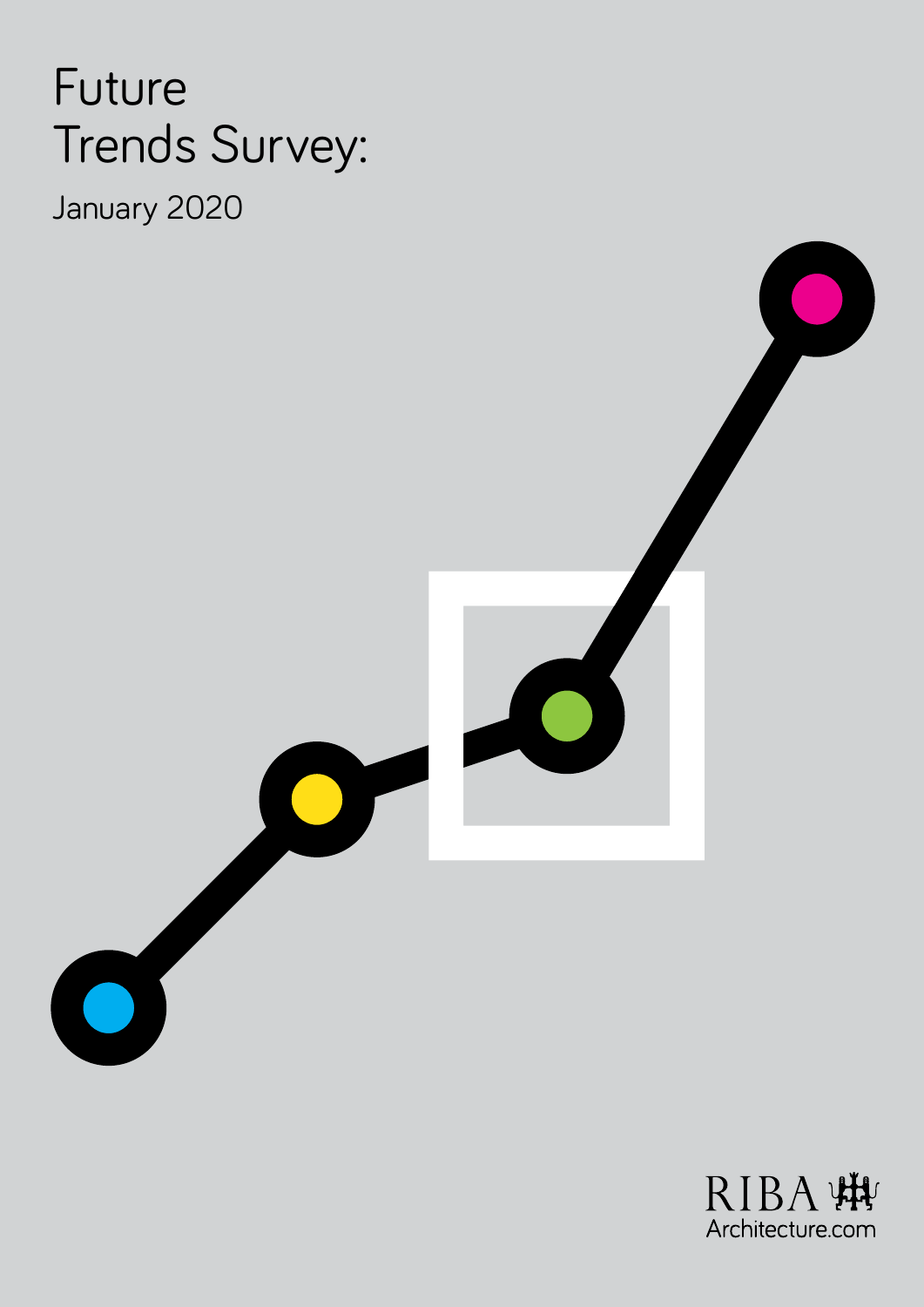## The RIBA's monthly Future Trends Survey

was launched in January 2009 to monitor business and employment trends affecting the architects' profession. Participants give monthly predictions for overall workload and staffing levels over the next three months, and are also asked about their workload predictions in key sectors: private housing, commercial, community and public sector. In addition, practices are asked on a quarterly basis about their current workload and staffing levels. The Survey is carried out by the RIBA in partnership with the Fees Bureau. Results of the Survey, including a full graphical analysis, are published each month on [www.architecture.com](http://www.architecture.com)

The following is a summary analysis of the results from the January 2020 Survey returns.

## RIBA Future Trends Workload Index

(January 2020)

How do you expect the architectural workload in the organisation you work in or own to change over the next three months?

| Overall       |     |
|---------------|-----|
| Expect        |     |
| Decrease      | 15  |
| Stay the same | ςζ  |
| Increase      |     |
| TOTAI         |     |
| Balance       | ⊥17 |

(The definition for the balance figure is the difference between those expecting more work and those expecting less.)

Responses received in January came after the general election result.

Uncertainty has been reduced by a breaking of the Brexit deadlock and the election of a majority government. Decreased uncertainty and an increased expectation for housing work are creating a renewed confidence among architects.

The RIBA Future Trends Workload Index surged into positive territory in January. The balance figure stands at +17, up 19 points from December 2019. This is the largest Index rise we have ever seen in one month (monitoring began in January 2009). It is also the highest balance score since June 2018.

Growth in confidence very often precedes real economic growth.

### The following graph plots the RIBA Future Workload index over time:

A note of caution, however. The last few months have seen an unusually volatile Index. We may expect this to continue as the future form of Brexit is negotiated. Very significant risks remain.

The January rise in architects' future workload predictions is in tune with a crossindustry growth in business confidence. However, increased confidence among architects is yet to translate into real growth in workloads. Architects' workloads remain lower than they were a year ago, by five per cent on average.

#### **Notes**

The balance figure is plotted here. The definition for the balance figure is the difference between those expecting more work and those expecting less.

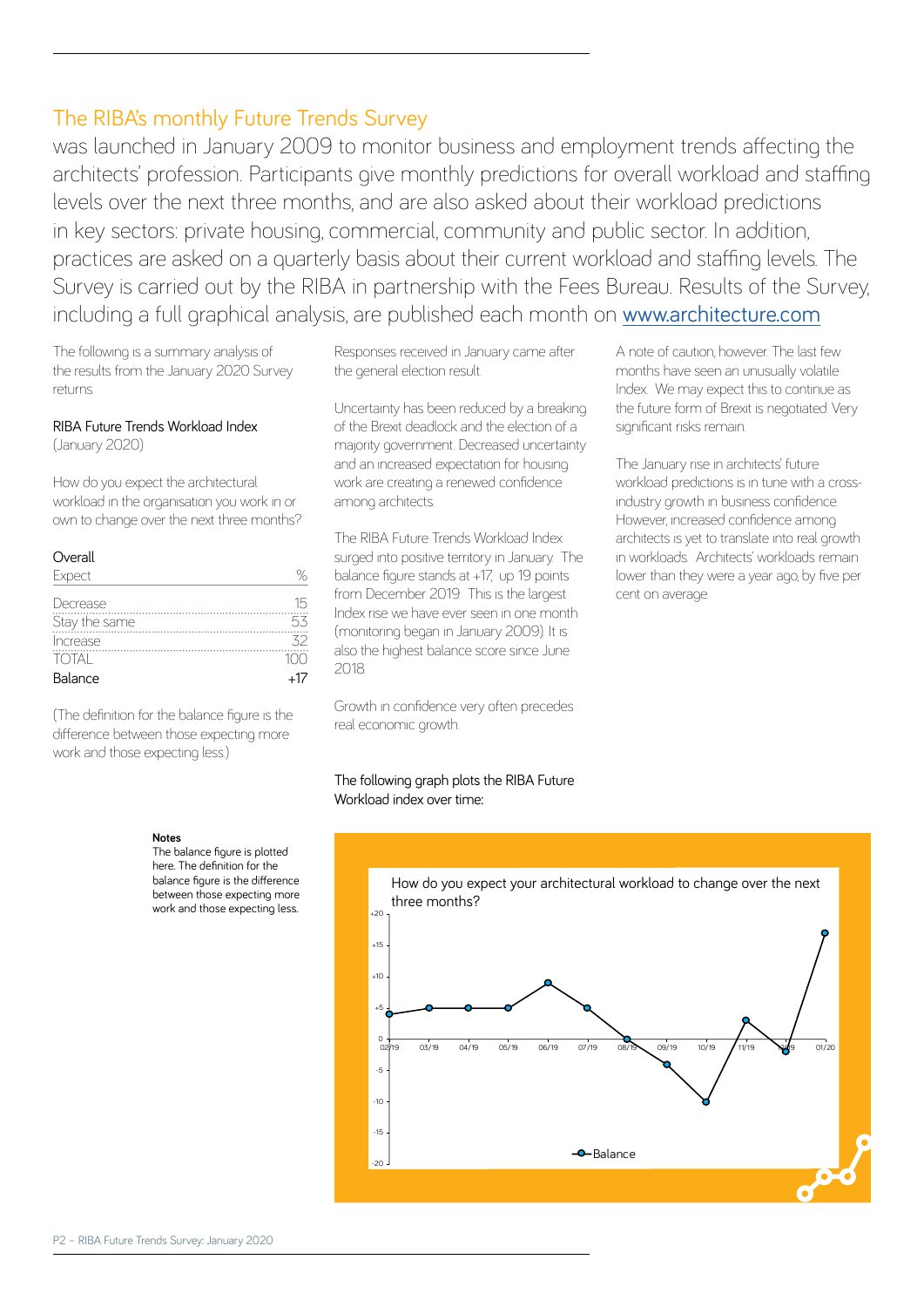Analysing the January 2020 RIBA Future Trends Workload Index in terms of practice size, region and sector we can see the following:

Small practices (1 - 10 staff) have led the increase in positive sentiment about future workloads. In December small practices posted a balance figure of -6. In January it stands at +14, a rise of 20 balance points.

Both Medium-sized practices (11 - 50 staff) and Large practices (51+ staff) continue to be increasingly positive about future workloads. Their combined balance figure is +47, up from + 38 in December.

In terms of the **regions**, all regions expect workloads to increase over the next three months.

London has sprung back from a negative balance of -18 in December to a +2 balance figure in January. Although London confidence remains comparatively weak, a return to positive workload expectations is to be welcomed, given the size of London's architecture market.

The Midlands & East Anglia have seen the largest increase in balance score, posting a figure of +24 in January, up from -13 in December.

The South of England, after posting a zero balance in November and December has posted a balance figure of +15 in January.

The outlook of practices in Wales & the West continues to improve, with a +25 balance figure this month, up 11 points from December.

The North of England continues to be positive about future workloads. Again, it is the most positive region, posting a balance figure of +26 in January, up from +14 in December.

In terms of different work sectors, the private housing sector stands out. Up 16 balance points, the private housing sector posted a balance figure of +18 in January.

The **commercial sector** returned to a positive balance figure for the first time since May 2019. January saw a balance figure of +3, up from -5 in December.

Whilst still negative, the community sector saw its fifth successive rise. It climbed out of negative territory to post a zero balance figure in January, up from -3 in December.

The outlook for the **public sector** improved only very slightly in January. Remaining negative, the balance figure for future public sector workloads rose from -4 in December to -3 in January.

The following graph tracks the sector predictions in the RIBA Future Trends Survey over time: